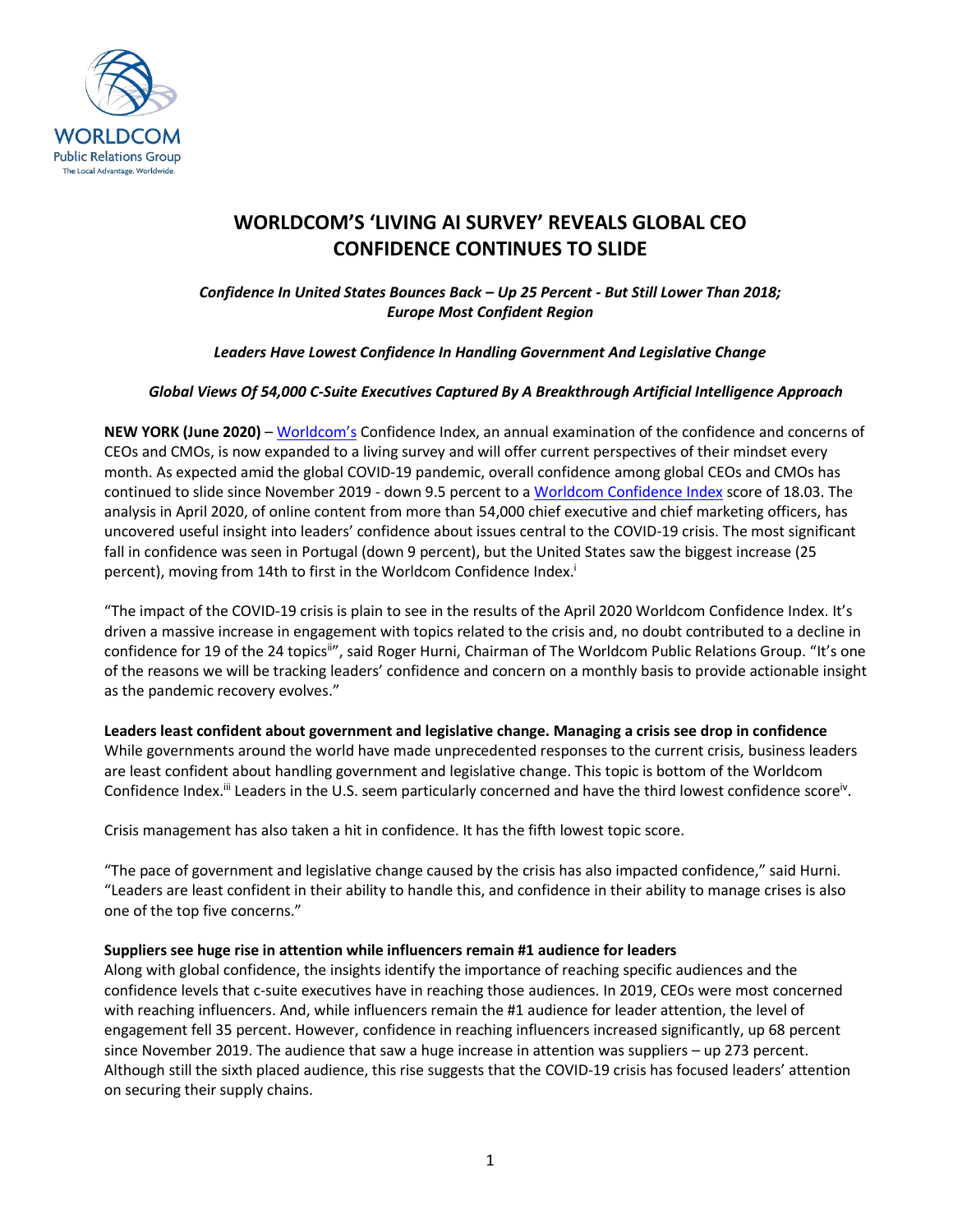

### **The impact and role of the media becomes the #1 topic for leader attention, but people-related topics take four of the top six places in the topic list**

The COVID-19 pandemic has given the media a center-stage role, so it's perhaps not surprising that the impact and role of the media has moved to the #1 topic for leader attention (from #3 in November 2019). Leaders are also slightly (5 percent) more confident about dealing with the media.

Retaining talent, upskilling and reskilling employees and employee engagement are all in the top five topics. Upskilling sees the biggest improvement in confidence (17 percent), but confidence in other employee-related topics has taken a hit. Attracting talent has the biggest fall – down 13 percent.

### **Responses to the COVID-19 pandemic drive huge increases in topic engagement**

The big risers<sup>v</sup> in topic engagement relate to responses to the COVID-19 pandemic: Government and legislative change increased 1280%; Global trade agreements and tariffs increased 779%; Crisis management increased 472%. Confidence in handling some of these topics is low in some countries. For example, the U.S.<sup>vi</sup> has the fourth lowest score for global trade agreements and tariffs.

The topic engagement for the impact of the way political leaders communicate on social media has also increased - up 419%. Francevii sees the biggest increase in confidence relating to this topic – up 9 per cent. Whereas Australia sees the biggest fall – down 14 percent. The U.S. fell 2% and has a below average confidence score.

### **Plastics and the Weinstein effect are major outliers in Index dominated by the COVID-19 impact**

While many of the results can be directly related to the COVID-19 crisis, there are outliers that show that leaders continue to focus on other issues too. The topic of sexual harassment increased by a massive 451% and confidence in handling it was the second lowest on the Index. Reducing plastics and other sustainability issues was a new entrant at #4 in the topic Index. But leaders seem quite confident about handling this with the third highest Worldcom Confidence Index score.

"Despite the all-consuming nature of the COVID-19 crisis, it's not the only topic sustaining CEOs interest," said Hurni. "The Weinstein effect and the global focus on plastics means sexual harassment and sustainability both saw significant growth in attention. It's a timely reminder for all leaders not to forget other issues that could shape their future once the COVID-19 pandemic is behind us."

### **The Worldcom Confidence Index 10**

The Worldcom Confidence Index highlights concerns/confidence across 24 topics and six audiences. We have outlined the top 10 findings in what we call "The Worldcom Confidence Index 10."

#1 Confidence levels continue to slide – down 9.5 percent

• The United States is the biggest riser (up 25 percent) but confidence still lower than 2018 levels #2 Government and legislative change sees huge rise in attention (up 1280%) and the lowest confidence of all topics #3 In the heart of the COVID-19 crisis, crisis management has fifth lowest Worldcom Confidence Index score #4 Influencers remain #1 audience, but suppliers see huge increase in leader attention - up 273 percent #5 The impact and role of the media becomes the #1 topic for leaders' attention #6 Employee-related topics continue to feature high on leaders' agenda

- Retaining talent the #2 topic
- Upskilling and reskilling the #3 topic
- Employee engagement the #5 topic
- Economic migration the #6 topic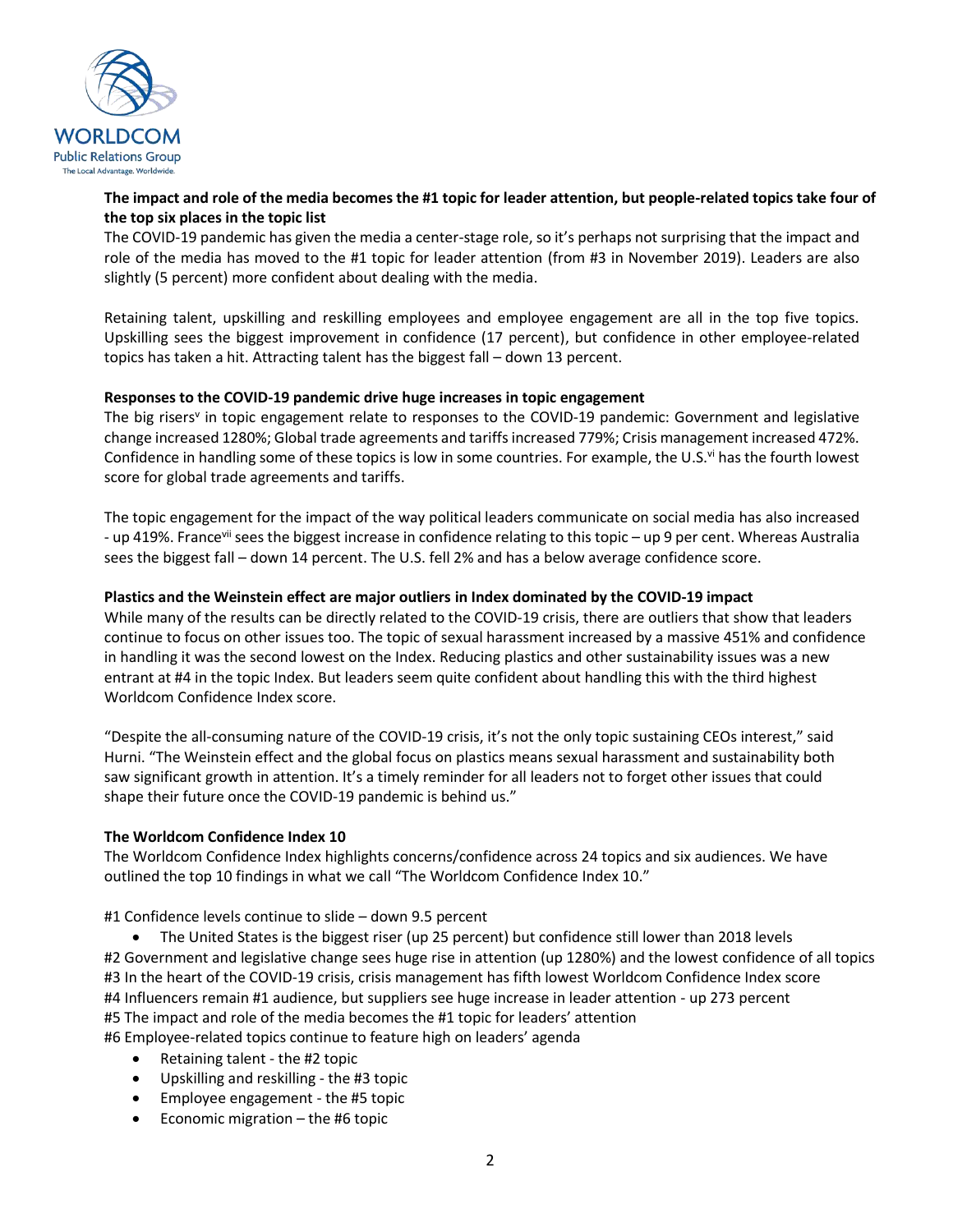

- Employee related topics take four out of the top six topic places
- #7 Plastics and Weinstein effect create outliers in Index dominated by the impact of COVID-19
	- The topic of sexual harassment increased by a massive 451% and confidence in handling it was the second lowest on the Index
	- Reducing plastics and other sustainability issues was a new entrant at #4 in the topic Index. But leaders seem quite confident about handling this with the third highest Worldcom Confidence Index score

#8 Responses to the COVID-19 pandemic drive huge increases in topic engagement

- Government and legislative change increased 1280%
- Global trade agreements and tariffs increased 779%
- Crisis management increased 472%

#9 The impact of the way political leaders communicate on social media is up 419%

- France sees the biggest increase in confidence relating to this topic up 9 per cent
- Australia sees the biggest fall down 14 percent. The US fell 2% and has a below average confidence score

#10 Over 65s are the most confident leaders – no doubt drawing on experience of many crises

• Generation X leaders are least confident, and the only age group with below average confidence.

### **Methodology**

The study was able to operate at this scale, and in nine different languages, because the data was captured using a breakthrough approach powered by artificial intelligence (AI). The chosen research firm[, Advanced Symbolics Inc](https://advancedsymbolics.com/) (ASI), has developed a patented method of building representative samples and then capturing information with their AI tool.

Additional insights and charts can be seen [here.](https://worldcomgroup.com/confidence-index/april-2020-insights/)

### **About The Worldcom Public Relations Group**

The Worldcom Public Relations Group (Worldcom) is the world's leading partnership of independently owned public relations firms, with 143 offices employing some 2,000 staff in 115 cities across six continents. In total, Worldcom partners reported a combined revenue of U.S. \$288 million last year from 3,034 clients. Established in 1988, the group was formed so that the strongest, most capable independent firms could inspire direct action from stakeholders in a way that delivers immediate results and lasting outcomes– wherever in the world a client needs support.

Worldcom's partners deliver unique connectivity to their marketplace. This provides clients direct access to the audiences they most want to take action and to specialists that can deliver on challenging problems. As a result, strategies and campaigns see immediate reactions that turn into sustained audience actions. Partners serve national, international, and multinational clients while retaining the flexibility and client-service focus inherent in independent agencies. Through Worldcom, clients have on-demand access to in-depth communications expertise from professionals who understand the language, culture, and customs of the geographic areas in which they operate. Learn more about Worldcom a[t www.worldcomgroup.com](http://www.worldcomgroup.com/) or by calling 1-800-955-9675.

Connect with The Worldcom PR Group on Facebook an[d LinkedIn.](https://www.linkedin.com/company/worldcom-public-relations-group/)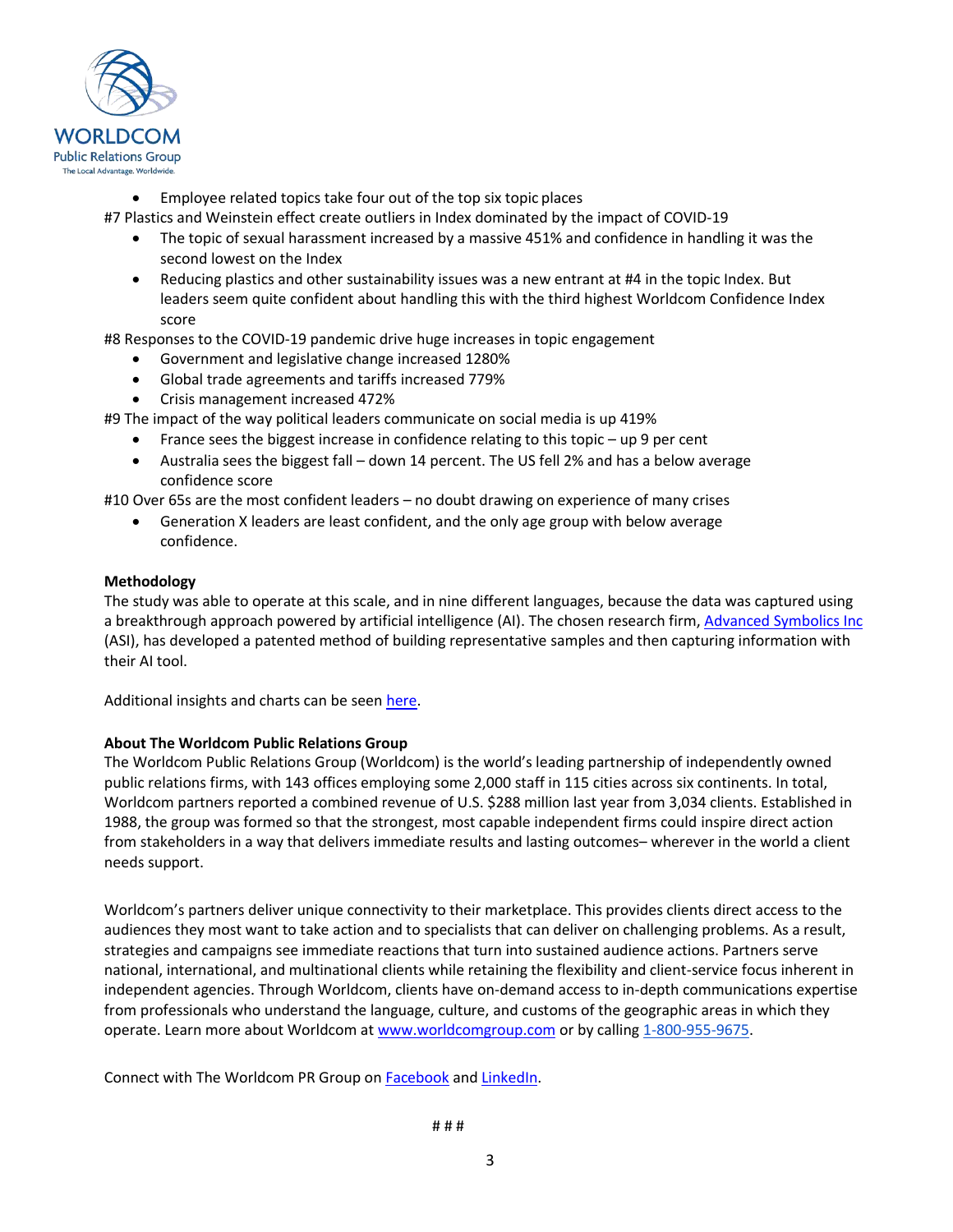

Contact: Todd Lynch, (904) 233-0123, [marketing@worldcomgroup.com](mailto:marketing@worldcomgroup.com) for a global view

i



April 2020 Worldcom Confidence Index by Country - %age change since 2019

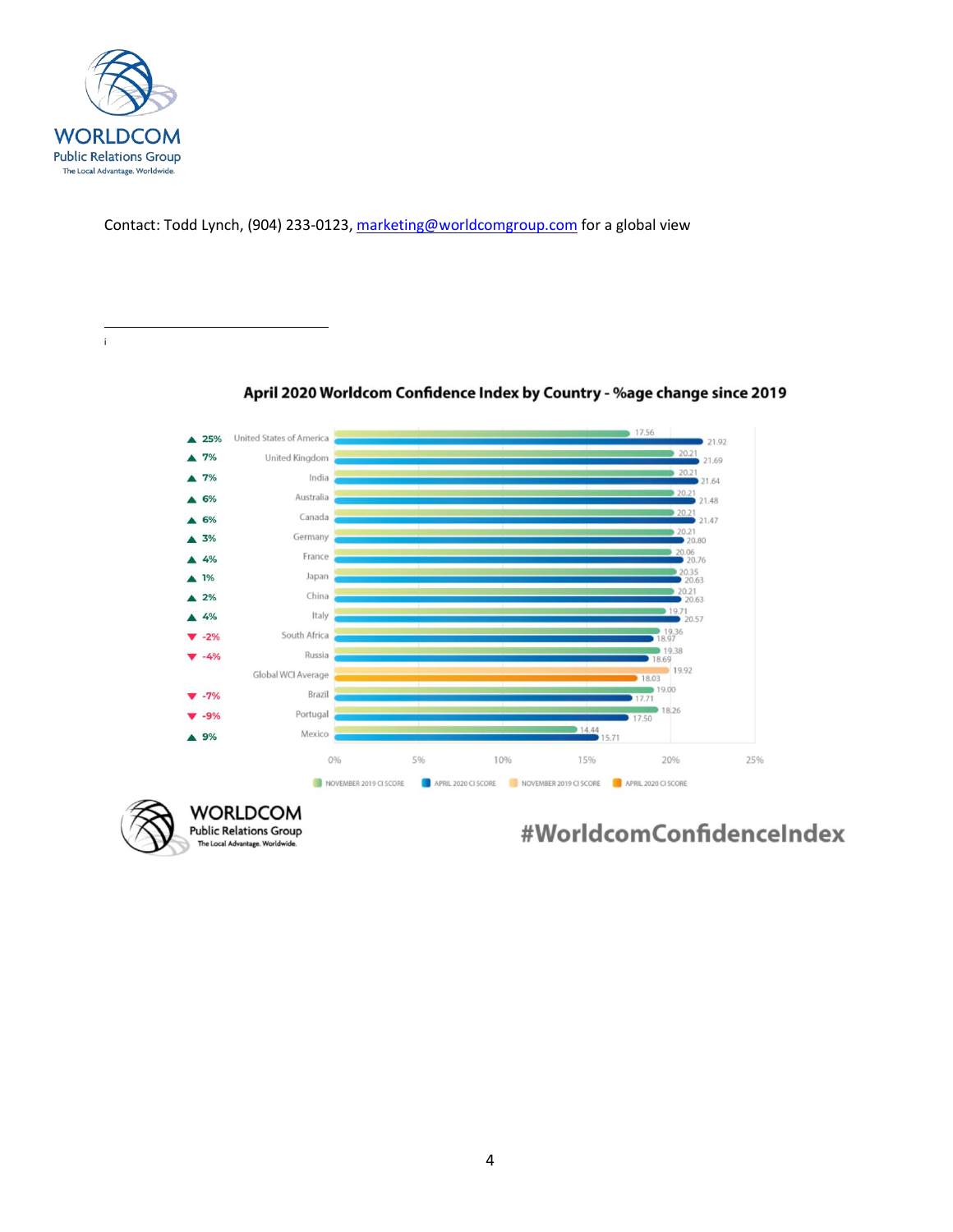

 $\rm \ddot{\rm n}$ 

### Worldcom Confidence Index Topics - %age change in confidence since 2019



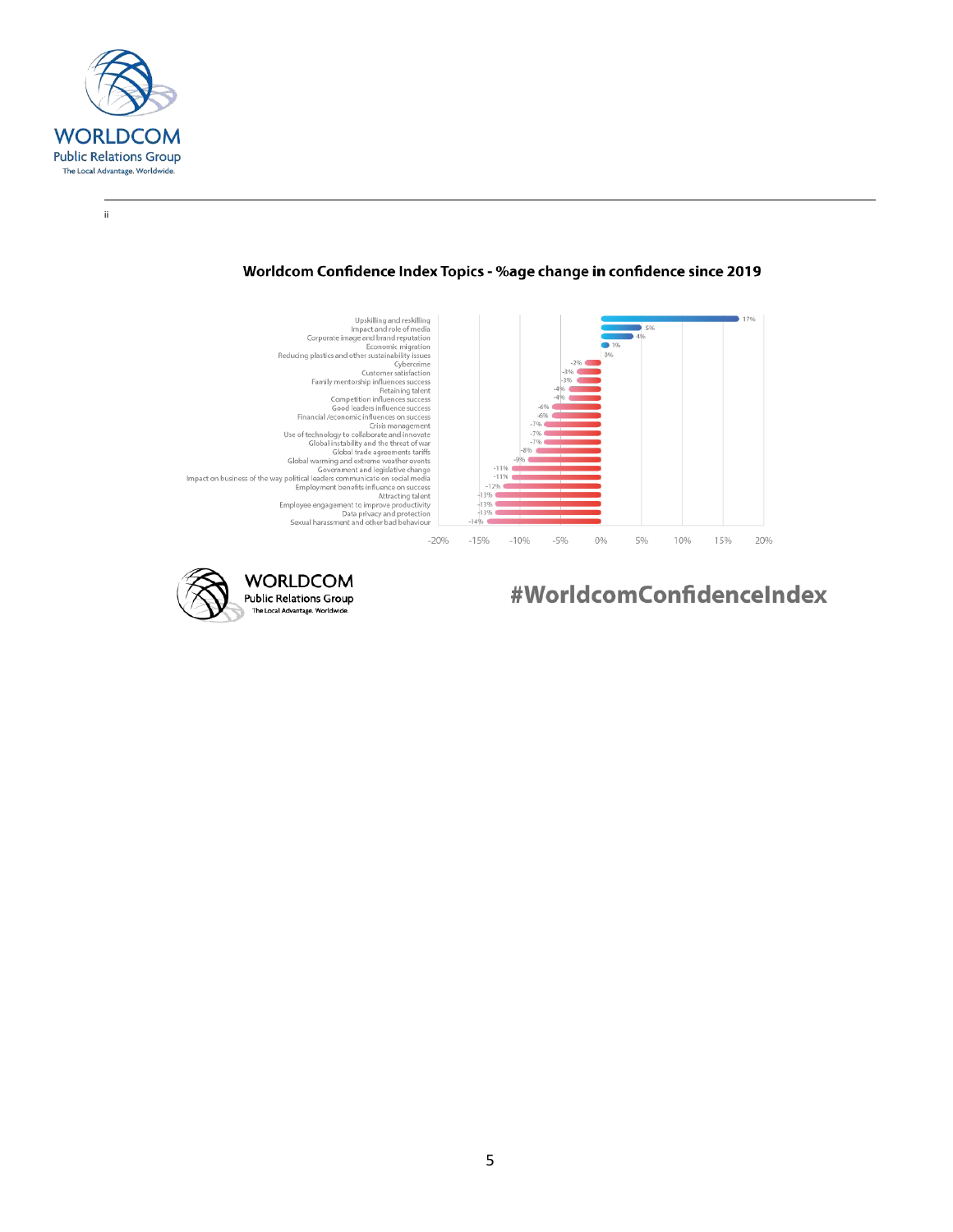

iii

## April 2020 Worldcom Confidence Index by Topics



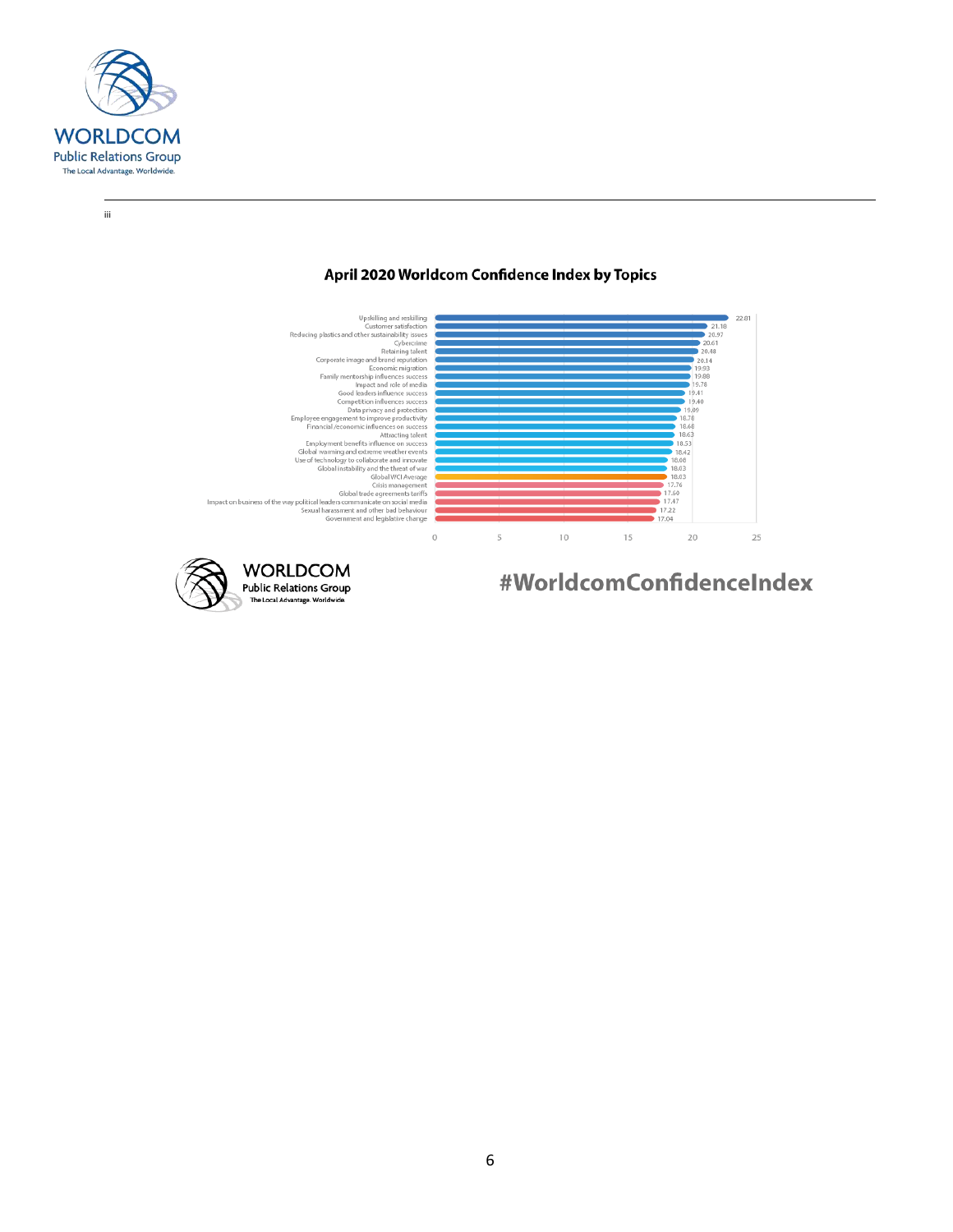

 $\dot{N}$ 



#### Confidence about government and legislative change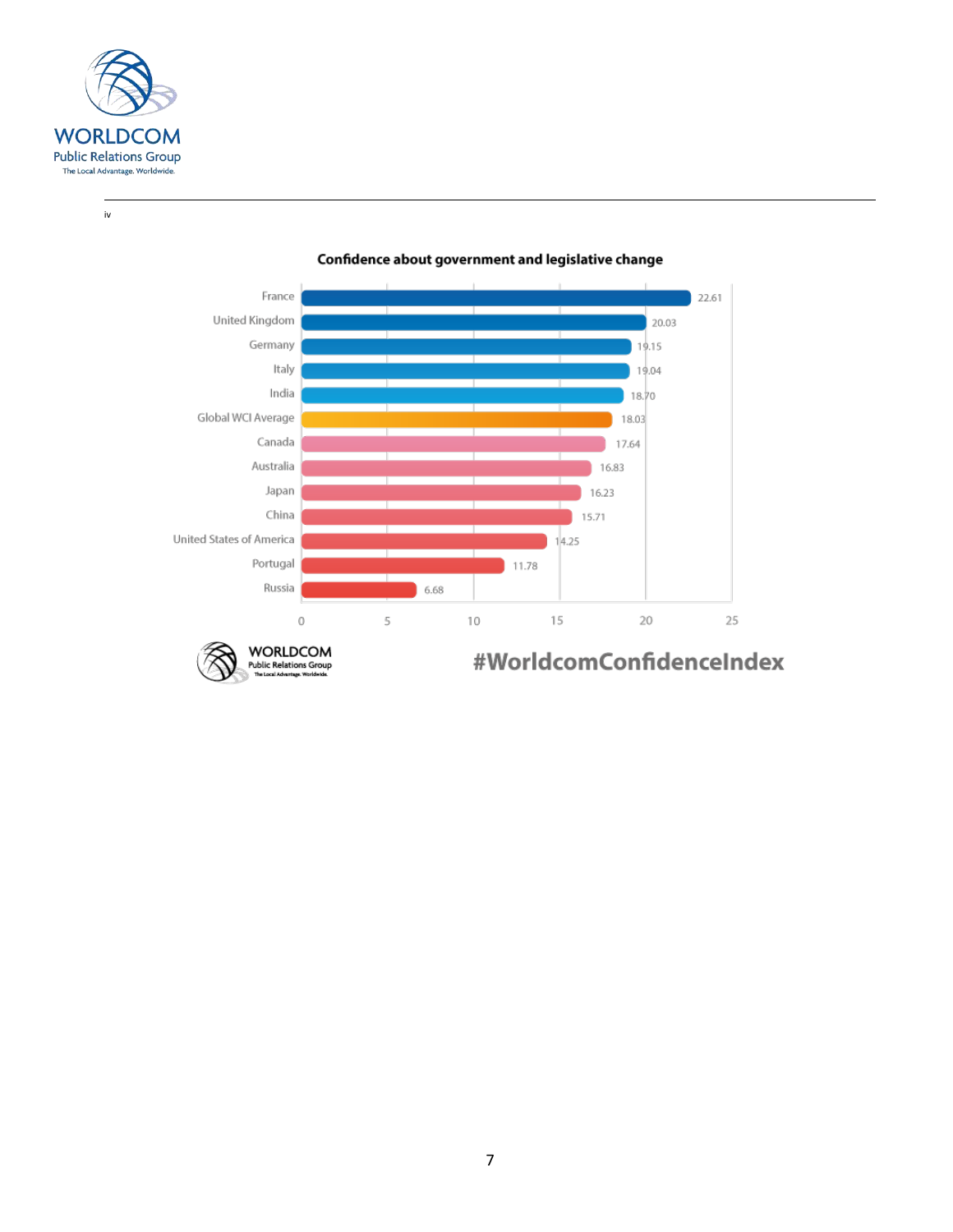

 $\mathsf{v}$ 

### Leaders' engagement level for topics in April 2020 - %age change since 2019

- Government and legislative change<br>
Giobal trade agreements tariffs<br>
Sexual harassment and other bad behaviour Crisis management<br>
Crisis management<br>
Crisis management<br>
Crisis management<br>
Crisis management<br>
Crisis managemen 7070  $472%$ <br> $451%$ <br> $419%$ <br> $410%$  $237%$  $224%$ 39%  $\ddot{\phantom{a}}$  $rac{1}{3596}$  $\frac{15\%}{29\%}$ ● 15% 500% 600% 700% 800% 900% 1000% 1100% 1200% 1300% 1400% 1500 400%
- **WORLDCOM Public Relations Group** The Local Advantage. Worldwide.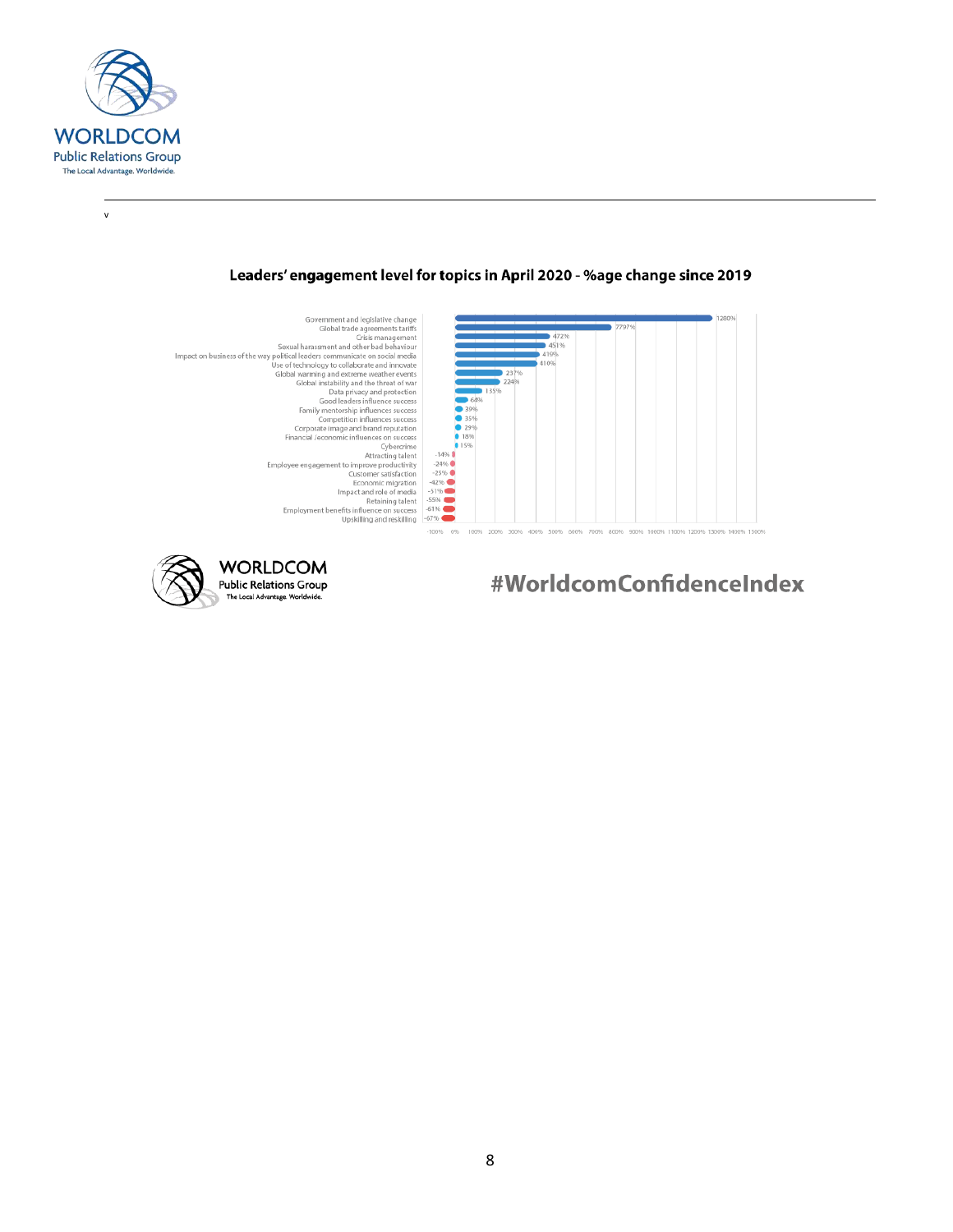

 $\mathsf{vi}$ 



#### Confidence about global trade agreements and tariffs